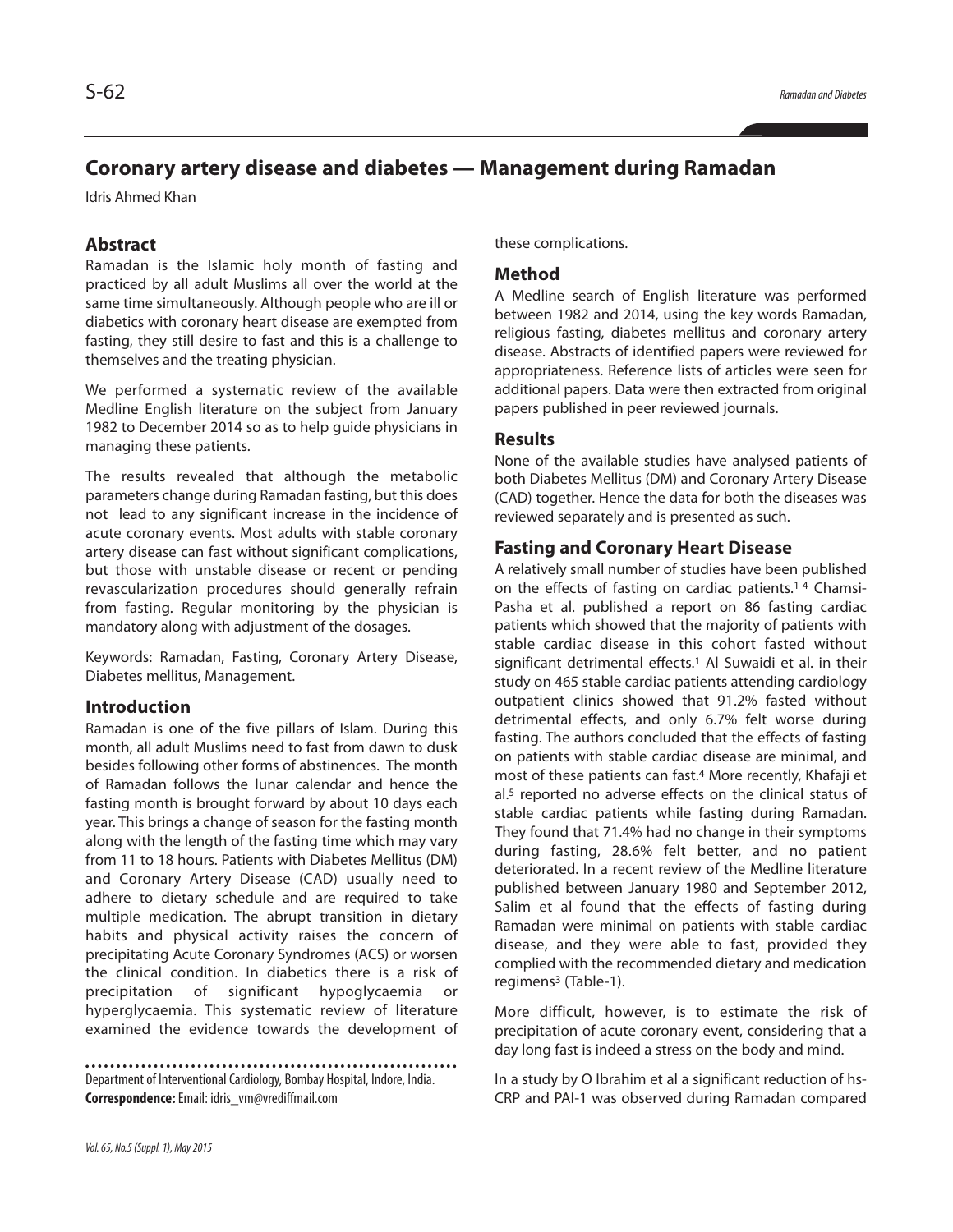| Table-1: Comparative incidence of acute cardiovascular illness during month of Ramadan fasting and usual non-fasting days (modified from Salim et al <sup>3</sup> ). |  |
|----------------------------------------------------------------------------------------------------------------------------------------------------------------------|--|
|                                                                                                                                                                      |  |

| Author(s)                       | Year     | Place        | <b>Period of study</b> | <b>Type of study</b>                                                                                                                         | Comparative incidence of acute cardiac illness or stroke                                                                          |
|---------------------------------|----------|--------------|------------------------|----------------------------------------------------------------------------------------------------------------------------------------------|-----------------------------------------------------------------------------------------------------------------------------------|
| Temizhan et al <sup>2</sup>     | 1999     | Turkev       | 1991-1997              | Retrospective study of 1655 patients<br>hospitalized with ACS during as well<br>as 1 month before and after Ramadan<br>between 1991 and 1997 | The number of patients with ACS during Ramadan was<br>significantly lower ( $p=0.03$ ) as compared to 1 month before<br>and after |
| Al Suwaidi et al <sup>4</sup>   | 2004     | 0atar        | Jan 1991 to Dec 2001   | Retrospective cohort study involving<br>analysis of clinical records of 8446<br>patients admitted with ACS                                   | Number of hospitalizations for ACS were similar during<br>Ramadan compared to other days                                          |
| Chamsi-Pasha et al <sup>1</sup> | 20042005 | Saudi Arabia | 2004                   | Prospective observational study of 86<br>stable cardiac patients attending<br>outpatient clinic                                              | The clinical status of patients remained stable during Ramadan<br>fasting                                                         |
| Khafaji et al <sup>5</sup>      | 2012     | 0atar        | <b>NA</b>              | Prospective observational study of 56<br>stable cardiac patients                                                                             | The clinical status of patients remained stable during Ramadan<br>fasting                                                         |

ACS= Acute Coronary Syndrome, NA= Not Available.

to pre-Ramadan ( $p < 0.001$  and 0.031). The reduction of PAI-1 levels continued till post-Ramadan (p= 0.005). A rebound in the levels of hs-CRP was observed in post-Ramadan period compared to Ramadan (p < 0.001). 6 Looking at this data, though small, one would assume that acute coronary events would not increase during the fasting month. Also, fasting during the month of Ramadan does not seem to increase the burden of acute cardiac illness in the general population at large. Temizhan et al. <sup>2</sup> compared the frequency of acute heart disease events (acute myocardial infarction [AMI] and unstable angina) during Ramadan with the figures one month before and after Ramadan on 1655 patients, treated at their institute between 1991and 1997. No significant differences were reported on AMI and unstable angina during Ramadan when compared with the other two periods. However, their study had many limitations; including the fact that it was not a population-based study, and only included a small number of patients. In a population-based study including 20,856 patients over a period of 10 years (1991-2001) Al-Suwaidiet al. found that the frequency of acute coronary syndrome during Ramadan was similar to other non-fasting days. 4

#### **Pragmatic Advice**

Religion does not advice to take a risk on health. Patients who had suffered a recent coronary event, or have a pending revascularization or have undergone angioplasty and stenting in the immediate past, should refrain from prolonged fasting such as during the month of Ramadan. The implications of fasting, including its possible risks and benefits, should be explained with empathy to all such patients.

#### **Medical Management of CAD in Ramadan**

Most patients with chronic stable angina (CSA) do not

need an alteration in the doses of their anti-anginal medication, although the afternoon dose will necessarily have to be shifted to morning or night. Drugs given thrice daily can be converted to single sustained release formulations especially calcium channel blockers (CCB). Short-acting di-nitrates reduce preload and can precipitate a postural fall in BP and should preferably be given in the evening after the fast is completed. In patients already on dinitrates it would be rather preferable to switch to a single long-acting mono-nitrate preparation.

Patients on anti-hypertensive medications affecting vascular tone (angiotensin converting enzyme inhibitors, dihydropyridine CCB, angiotensin receptor blockers, alpha-blockers) should be warned about postural fall in blood pressure and may require dose adjustments if such an event were to occur.

Diuretics, whether for the purpose of CCF or as antihypertensive, should necessarily be stopped as they induce thirst which is especially likely to occur with loopdiuretics and dyselectrolytemia which may get compounded due to the prolonged fasting state, more so when the Ramadan falls during hot seasons.

### **Discussion**

For the believers of Islam, Ramadan is not merely a month of fasting, but it is also a month of worship, abstinence and benevolence of the Almighty. Fasting is nevertheless the most important part of the abstinence and leads to change in the dietary patterns, physical activity levels and in most part of the world changes in sleep patterns too. All these are likely to affect the metabolic and cardiovascular activities. However, our review shows that on patients with stable CAD the impact is minimal and does not lead